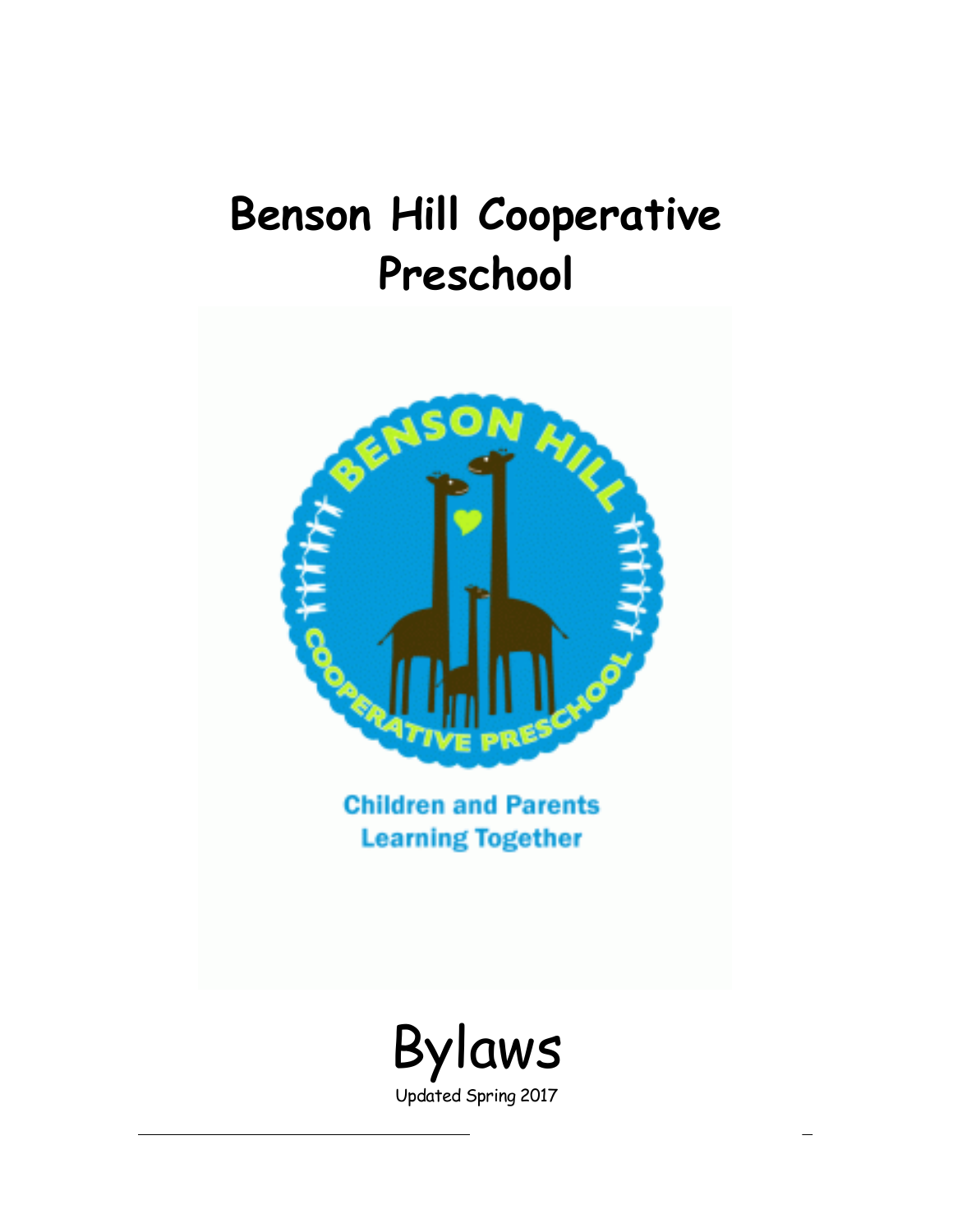# **BYLAWS**

| ARTICLE I | Name                                                                  |
|-----------|-----------------------------------------------------------------------|
|           | The group shall be known as the Benson Hill Cooperative<br>Preschool. |

**ARTICLE II** Affiliation Statement The Benson Hill Cooperative Preschool (BHCP) is a Member of Parent Child Preschools Organization (PCPO). The following will be provided by PCPO:

**Section A** Insurance

1. Allows the preschool to take part in the group insurance.

- **ARTICLE III** Purpose **Section A** For the Children
	- 1. Mental, social, emotional and physical growth and development
	- 2. Supervised and enriching play and learning experiences.

#### **Section B** Adult education through:

- 1. Active participation in the classroom setting
- 2. Required parent education sessions.
- **ARTICLE IV** Facility

The BHCP Board arranges and secures an appropriate location for the school.

**ARTICLE V** Registration

**Section A** The children shall be the minimum required age for each class by August 31 without exception. This policy reflects the admittance policy of the public school districts in the area.

#### **ARTICLE VI** Membership

#### **Section A**

1. Children presently enrolled in the program and their siblings may begin registration for the fall term no later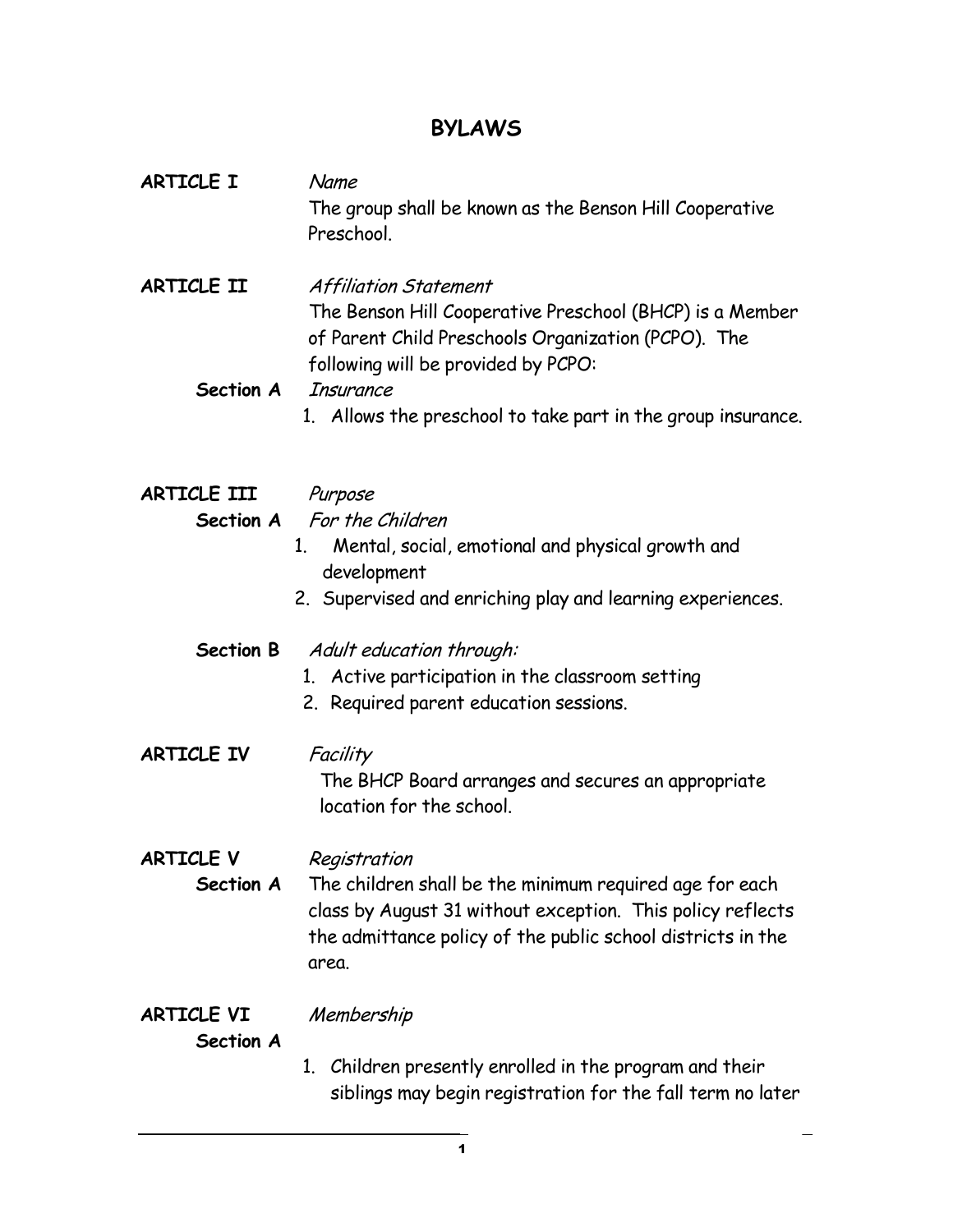than early February. Alumni will be allowed to register next, followed by children on the current waiting list. Dates for each enrollment period to be set by the Board.

- 2. Enrollment will open to the general public at the open house no later than early March; date to be set by the Board.
- 3. All persons accepted for enrollment shall pay a nonrefundable registration fee, set by the Board. Registration fees will be refunded if class is canceled by BHCP prior to the start of class.
- 4. Registration fees for the current year will be waived for parents enrolling after April 1st.
- **Section B** There shall be no discrimination based on race, religion, sex, national origin, sexual orientation, marital status, differing mental and/or physical abilities, or on any other unlawful basis.
- **Section C** Maximum and minimum enrollment for each year shall be determined by the Board.
- **Section D** Vacancies shall be filled in order of application with the exception of Section G, below.
- **Section E** Only parents who can participate as cooperative members and who can accept the privileges and obligations of membership shall be allowed to admit their children. If for any reason these obligations are not met, the member is subject to removal according to the Parent Removal Policy in Policies and Procedures.
- **Section F** Notice of non-compliance will be sent by the Board to any parent who fails to meet the requirements as set forth in the Bylaws and Procedural statements.
- **Section G** A parent may be asked to withdraw their child from the program or transfer within the program at the recommendation of the teacher, the Director or the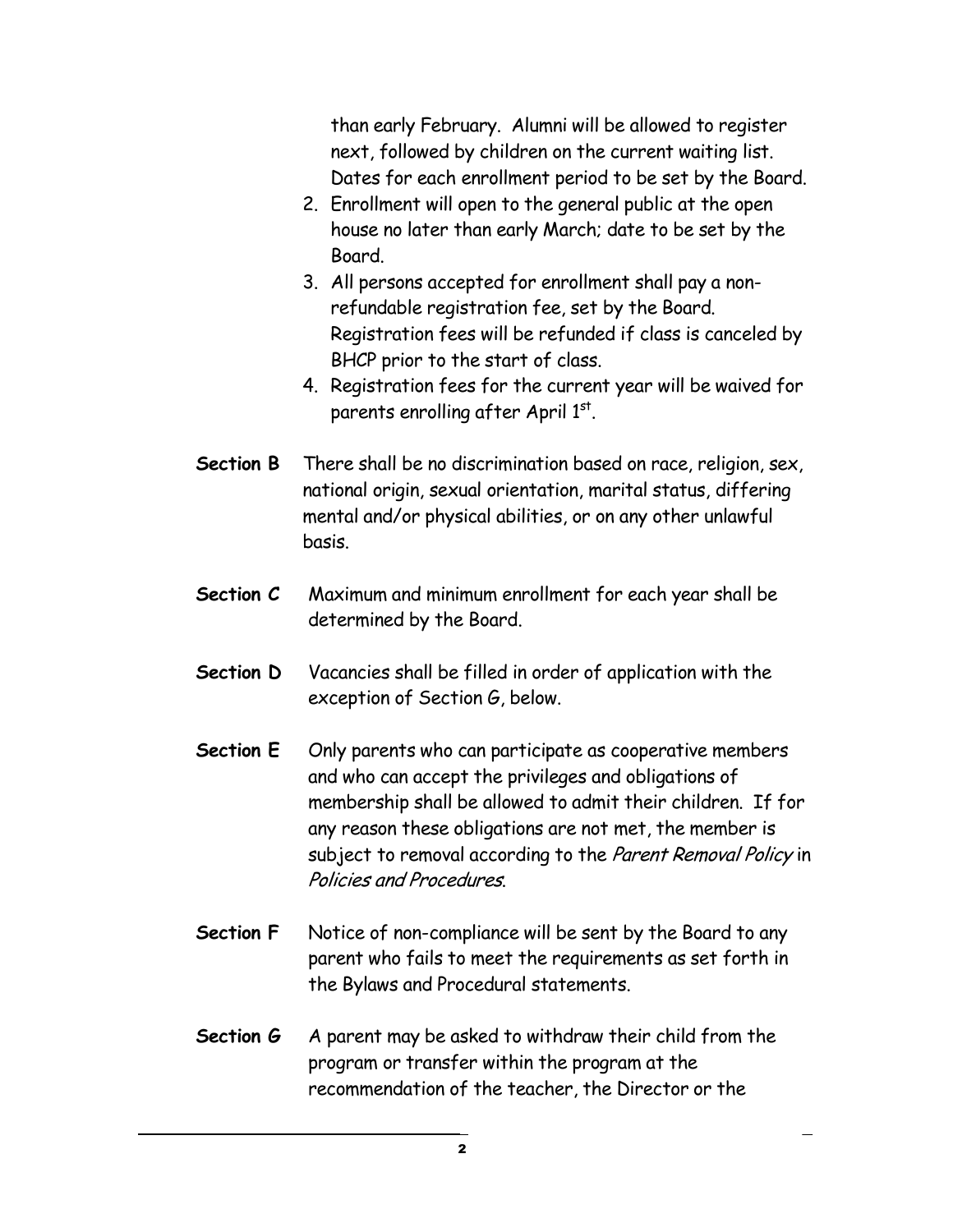Parent Instructor. If the child is to be transferred within the program, he or she will take the next available opening in the appropriate class.

- **Section H** Parents may not bring non-enrolled children to class, as the preschool insurance only covers enrolled students, except as allowed by the Policies & Procedures section of the Parent Handbook.
- **Section I** A limit of one set of multiples is allowed per class due to reduced parents in the class to share responsibilities. The board may authorize additional sets of multiple depending on the size of the class and the parent/child ratio. Parent work responsibilities for parents of multiples are addressed in the Policies & Procedures section of the Parent Handbook.
- **Section J** Participating children are required to have their immunizations up to date in accordance with the current Washington Department of Social and Health Services (DSHS) requirements. Exceptions will be made for medical or religious reasons. See Certificate of Exemption for current requirements.

#### **ARTICLE VII** Attendance

- **Section A** Preschool will start in September and close in May. Specific dates will be determined by the Board at the beginning of each year.
	- **Section B** Vacations and holidays observed by the preschool will be decided by the teachers and the Board before school commences, generally corresponding with the Kent School District schedule.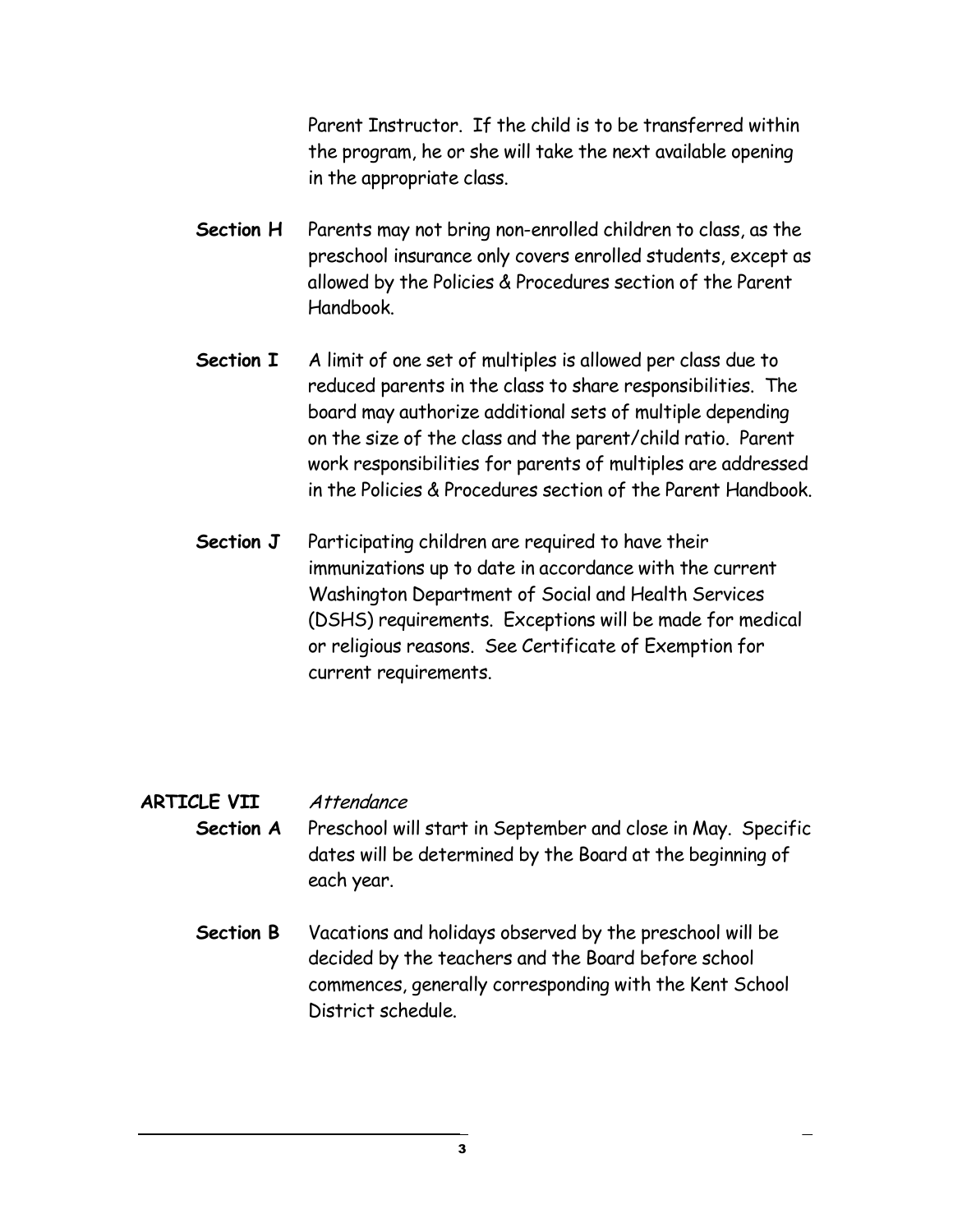**Section C** Makeup days due to cancellation of classes will be determined by the membership of each class based on the Policies and Procedures.

## **ARTICLE VIII** Leave of absence and Non-Working Parent Status **Section A** A parent requesting maternity leave will be given 6 weeks of " time off" from their regularly scheduled work days immediately following the birth/adoption of a new baby. The parent is not required to make up or reschedule working days from their granted maternity leave.

- **Section B** A parent may be granted a leave of absence from their responsibilities as a scheduled working parent, for extenuating circumstances, and after approval from the Board. The parent may be required to make up and/or reschedule working days from their granted leave of absence.
- **Section C** If authorized by the Policies and Procedures section of the Parent Handbook, a limited number of parents may obtain Non-Working Parent Status. Rules for Non-Working Parent Status are set forth in the Policies and Procedures section of the Parent Handbook.

#### **ARTICLE IX** Tuition, Fees and Fundraising Requirements

- **Section A** The tuition and fees shall be established by the Board and approved by the Board.
	- 1. A non-refundable registration fee as established by the Board shall be paid at the time of registration.
	- 2. Tuition shall be paid one month in advance. If tuition is unpaid by the  $20<sup>th</sup>$  of the month it is considered delinquent and could result in the assessment of a late fee.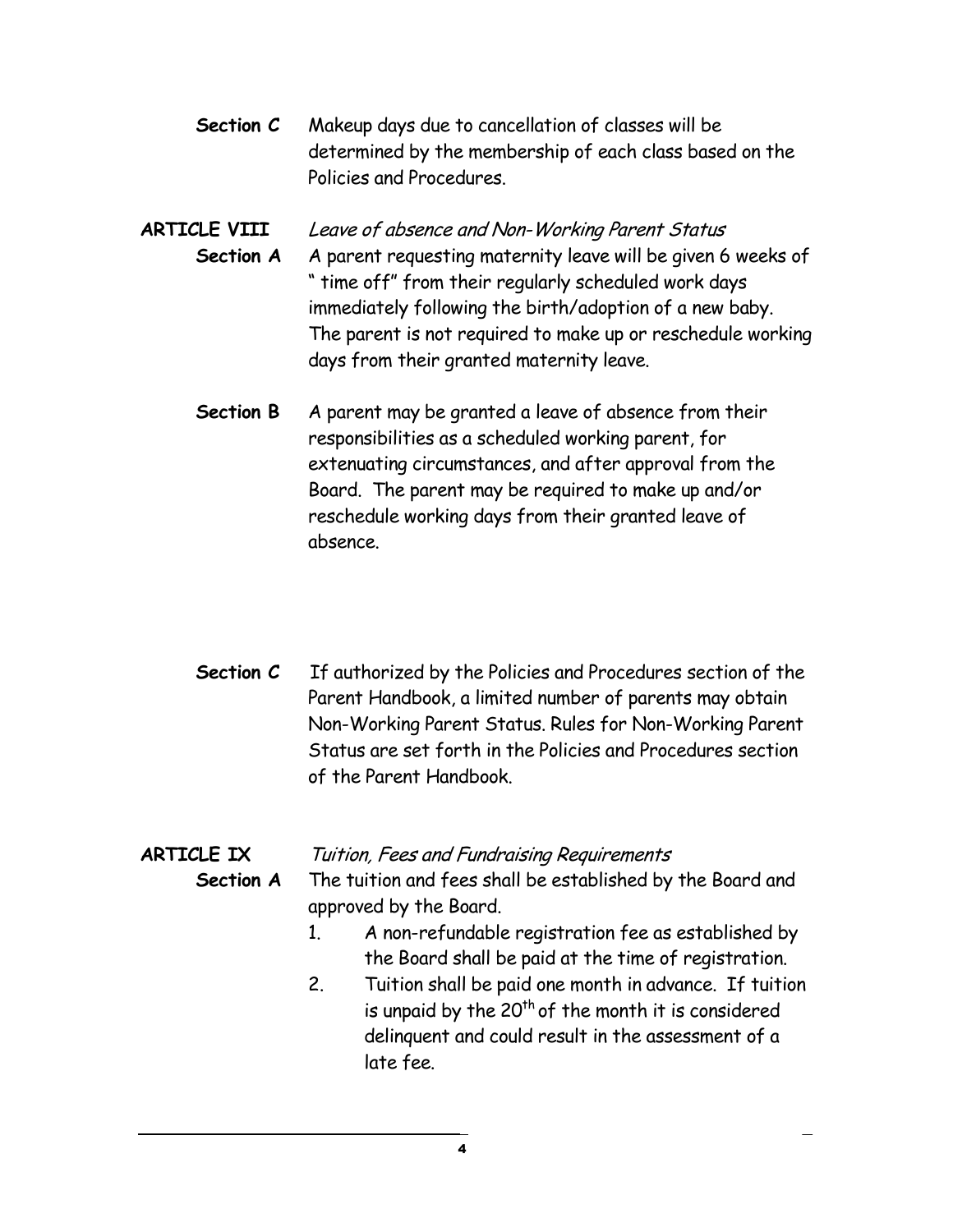- 3. Students will not be allowed to attend class if BHCP tuition, insurance fee, fundraising requirements, or any other fee set by the board become more than 30 days late.
- 4. Unless Board approved arrangements have been made with the Treasurer, unpaid tuition of 60 days will result in withdrawal from the preschool.
- 5. Tuition is not refundable for absence unless it is a medical complication and has been approved by the Board.
- 6. Upon withdrawal from the class, advance tuition is refundable if two weeks notice is given and fundraising goals have been met. May tuition will not be refunded to members who withdraw after March  $1^\mathsf{st}$ .
- 7. If a new child is enrolled mid-month, the tuition shall be pro-rated for the rest of the month.
- 8. Outstanding tuition and/or fees from previous years must be paid in full before a family will be eligible to re-enroll.
- **Section C** If a parent is having financial difficulties that are hindering payment of tuition, they must notify the Executive Treasurer to make arrangements for payment.
- **Section D** The per family obligation for fundraising will be determined by the Board each year based on our annual budget and enrollment.
- **ARTICLE X** School Positions
	- **Section A** Executive Board
		- 1. Elected Voting Members

Board member positions shall consist of the: Co-Director, Executive Secretary/PAC representative, Registrar, Executive Treasurer, Executive Fundraiser, Marketing Coordinator, Communications Coordinator, Playground Coordinator,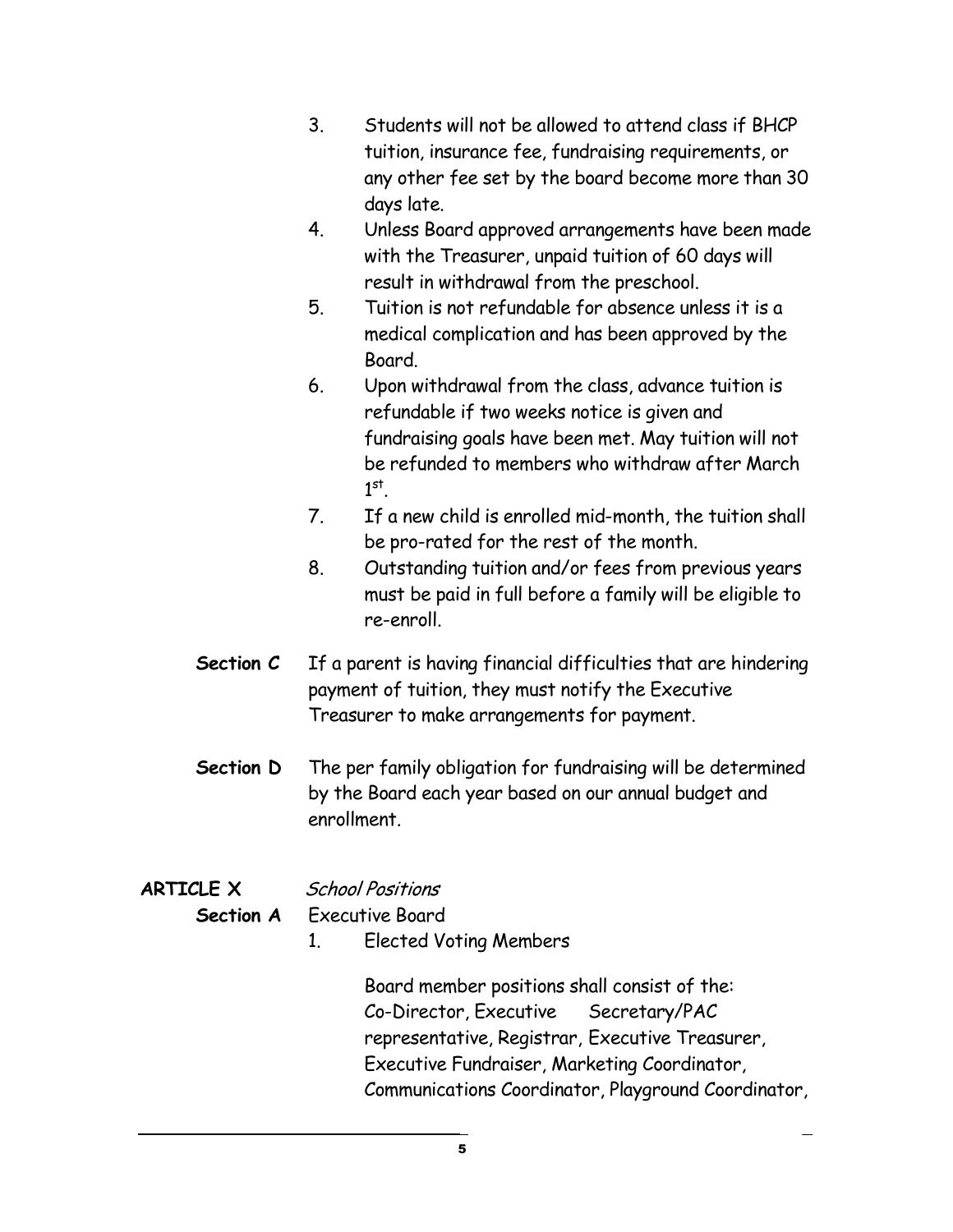Health and Safety Coordinator, and Class Chairpersons.

2. All-School Positions and other Nonvoting Members of the Board

> The teachers, Director and parent education instructor(s) are non-voting participants. The Director will vote only in the case of a tie. The other nonvoting members are the All-School Positions of Librarian, Buyer, and Housekeeper.

#### **Section B** Conditions for Members of the Board

- 1. The term of the Board shall be one calendar year starting on July  $1^{st}$  through June  $30^{th}$ . They will be elected in by the majority vote of the entire membership at the annual Spring Meeting. Board Members who volunteer for a Board position after the Spring Meeting shall be elected by the Board.
- 2. Board members may not hold more than one position at a time.
- 3. Only one family member may serve on the Board at the same time.
- 4. Any preschool Board member may resign upon giving 30 days written notice to the Director, providing sufficient time to train a new member.
- 5. If the preschool Board agrees that a Board member is not performing his/her duties in a satisfactory manner, they must first seek a solution to the problem. If the problem cannot be resolved, the officer can be removed by a two-thirds majority vote of the Board.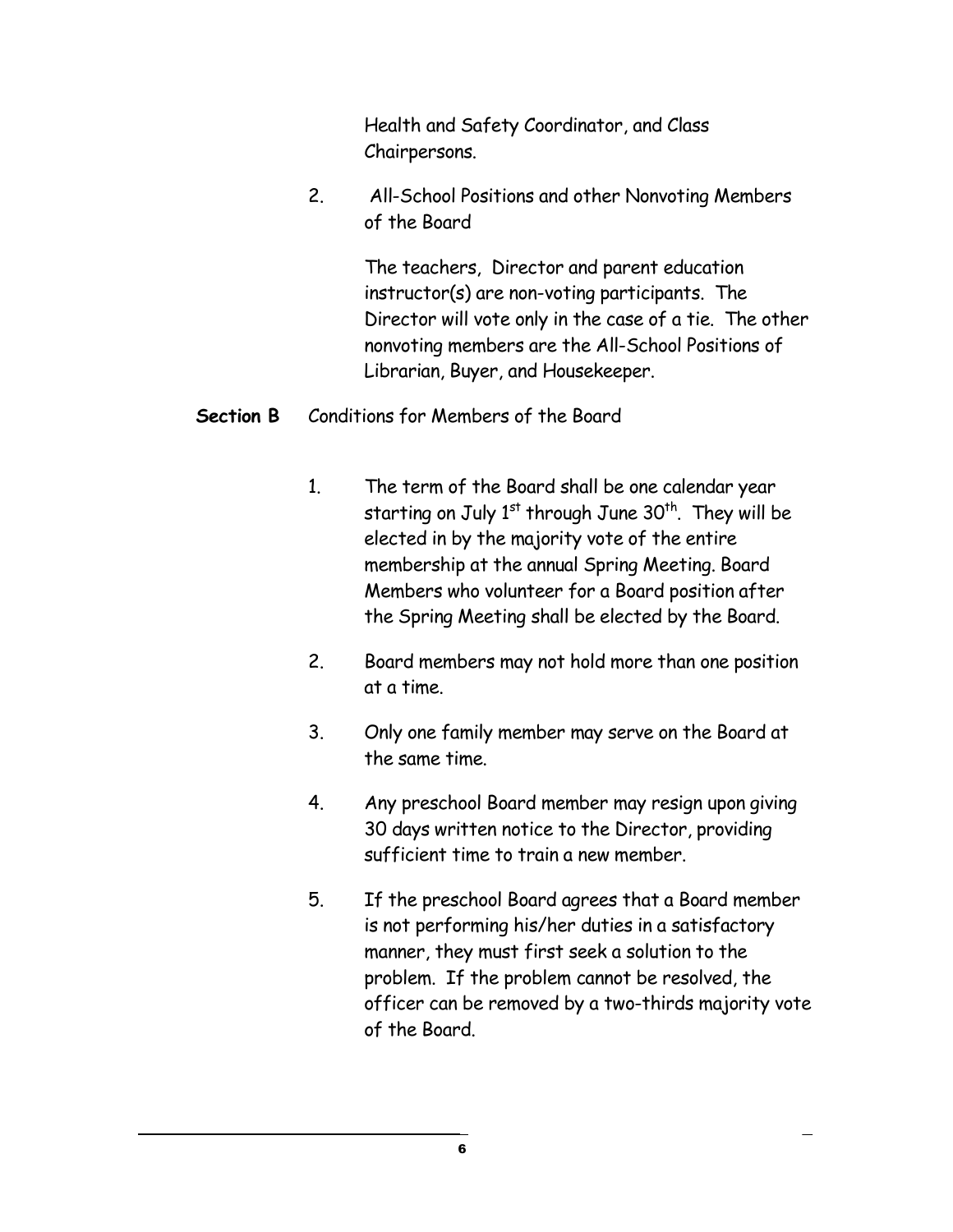- 6. In the event of resignation or dismissal of a preschool Board member, a replacement will be recruited/appointed by the Board to fill that term.
- **Section C** Committee and Class Member positions

Class Member positions may include, but are not limited to: Parent Coordinator, Class Secretary/Treasurer, Memory Book Coordinator, Teacher's Helper, Special Events/Communication Coordinator, Excursion/Field Trip Coordinator, Class Caretaker and Class Fundraising Committee.

**Section D** The Board consists of the Board Members and Class Chairpersons. The teachers, Director, and parent education instructor(s) are non-voting participants.

## **ARTICLE XI** Duties of the Executive Board

- **Section A** The Board will hold at least one meeting per month, at a time and place to be designated.
	- **Section B** The Board will be open to all members, but voting rights are reserved for the elected voting members only.
	- **Section C** The Board shall approve by a majority vote of all eligible members, all expenses over \$100 before the Treasurer can make payment.
	- **Section D** The Board shall set and approve the operational budget for the following year, including the fundraising goal for each member, to be approved by the general membership.
	- **Section E** The Board shall set tuition, fees, and schedules for classes to be effective for the following year, to be approved by the general membership.
	- **Section F** The Board shall establish a salary schedule prior to hiring teachers.
	- **Section G** Upon the recommendation of the Hiring Committee, the Board will offer a contract signed by two officers.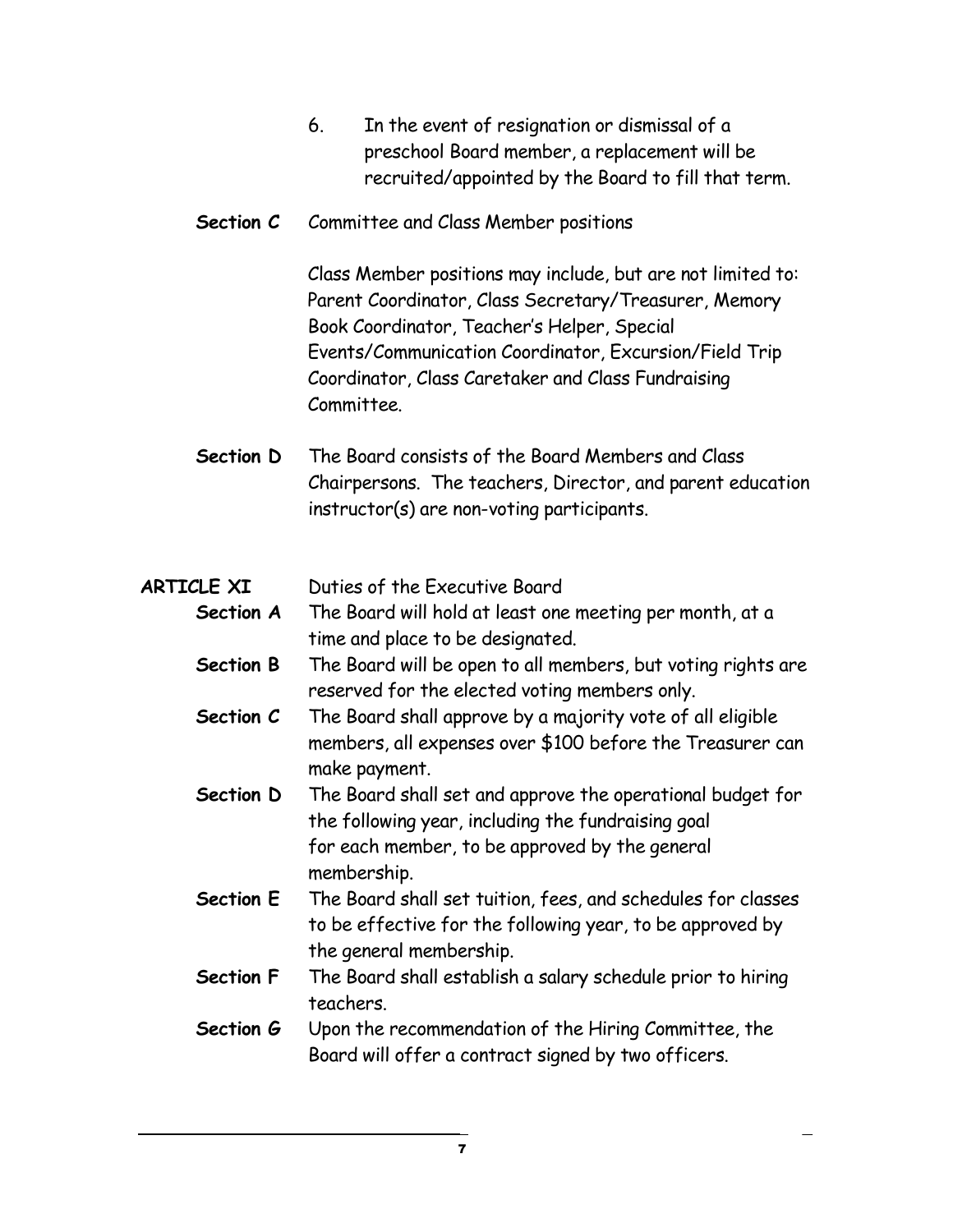- **Section H** The elected officers will be expected to fulfill all duties and obligations of Co-op members, unless otherwise noted in the Policies and Procedures.
- **Section I** A quorum, the amount of Board members present in order for business to occur, for Board meetings consists of 2/3 of the voting members of the Board. A decision made by 2/3 of the quorum shall be considered binding.
- **Section J** Shared positions count as one vote.
- **Section K** In the event that a quorum is not met at a Board Meeting, or a decision needs to be made between Board meetings, members may vote electronically. Electronic voting procedures are addressed in the Policies & Procedures section of the Parent Handbook. As with a regular Board meeting, a quorum consists of 2/3 of the voting members. A decision made by 2/3 of the quorum shall be considered binding.
- **Section L** Upon direct discovery, or confirmation of reported discovery, of any conditions that the board deems dangerous or hazardous to children's safety, the membership will be notified within 24 hours.

#### **ARTICLE XII** Meetings

- **Section A** Monthly Parent Education and All-School meetings will be held as designated by the members involved.
- **Section B** The meetings may include business, education, discussion, and socialization.
- **Section C** Board meetings are open to all parent members.
- **Section D** On issues requiring a vote by the entire membership, each family registered may cast one vote (i.e. only one parent in each family may vote, and families with more than one child enrolled in the preschool, receive one vote). A majority of the membership shall constitute a quorum. A simple majority of the quorum shall be considered binding.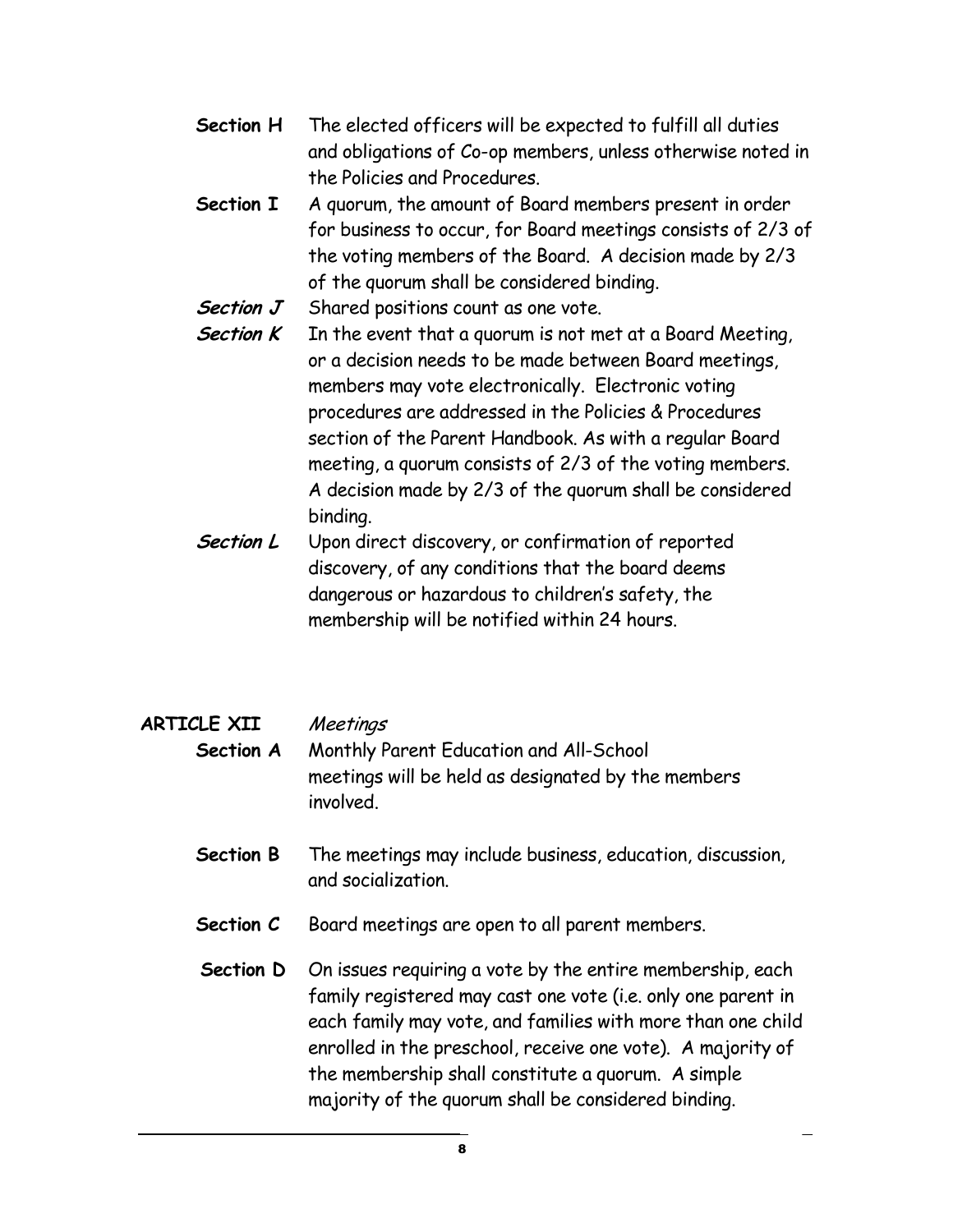**Section E** A parent enrolled in more than one class at a time shall be required to attend parent meetings as required for each class.

#### **ARTICLE XIII** Teachers **Section A** A screening committee appointed by the Board will review applications and interview applicants.

- **Section B** Hiring of a new teacher will be the voting responsibility of the Board members and its screening committee.
- **Section C** Newly hired teachers will be reviewed in mid-November by the Director. Existing teachers will be reviewed in February by the Director with input from the personnel committee.
- **Section D** All teachers will be notified by a Letter of Intent of contract renewals by the end of February.

#### **ARTICLE XIV** Holiday Policy

In an attempt to honor and respect all families within our community, as well as to keep the educational focus of preschool, we will celebrate the seasons of the year, encourage children to identify their similarities and differences, and provide the opportunity for each child to have a special day. Within this respectful atmosphere, children will have the opportunity to share their family's values, rituals, traditions, etc. important to them on an individual basis.

#### **ARTICLE XV** Dissolution Should the organization dissolve, the Board shall, after paying or making provisions for the payment of all the liabilities, donate to PCPO all remaining funds and equipment to be distributed to the non-profit cooperative preschools that are members of PCPO. .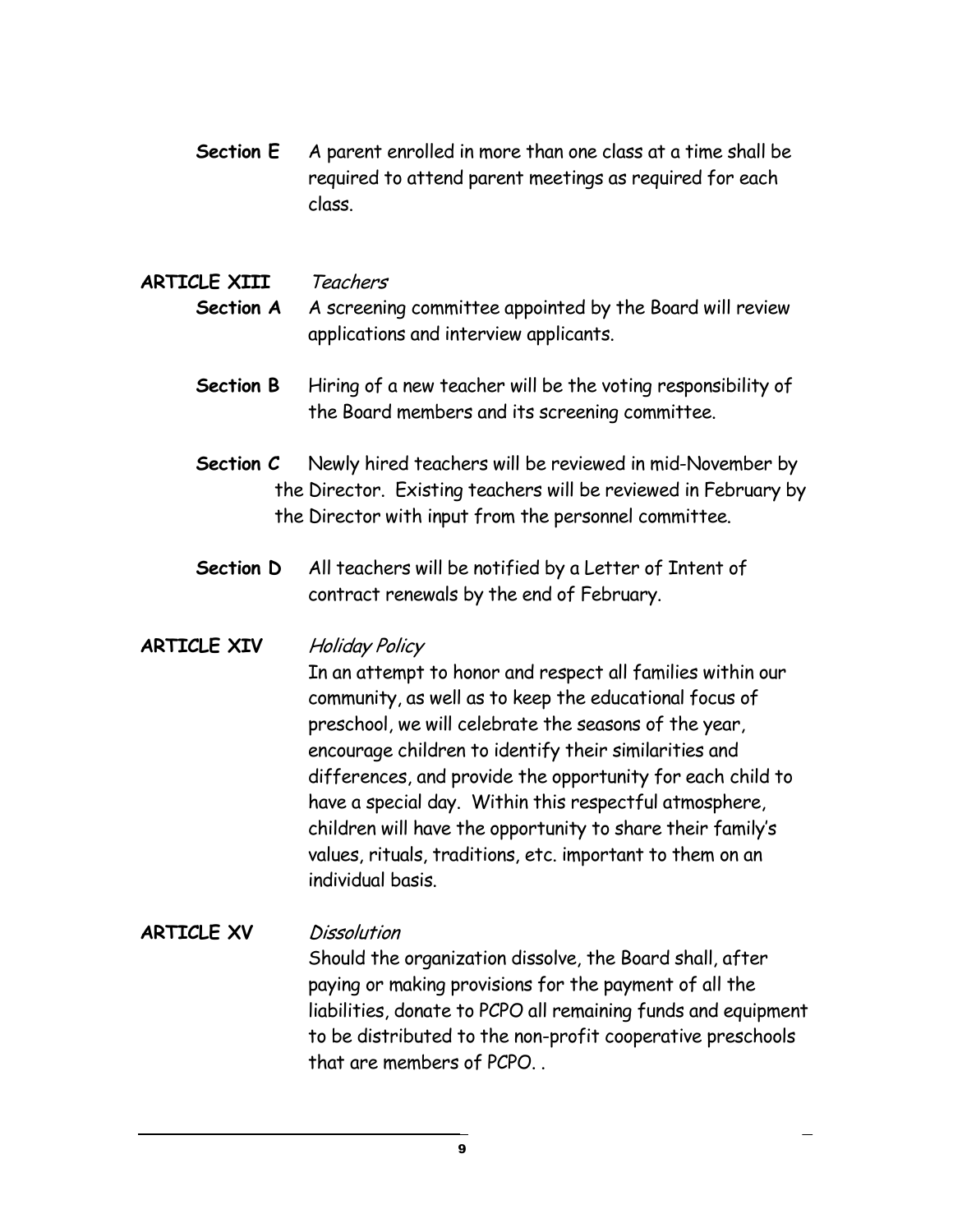#### **ARTICLE XVI** Non-Discriminatory Policy

The cooperative is organized and shall be operated exclusively for educational purposes within the meaning of Section 501(C ) (3 ) of the 1954 Internal Revenue Code. Consistent with the requirements of this, the cooperative shall not carry on any activities precluded by the Internal Revenue Code for an organization exempt from taxation under the said section, nor shall it discriminate against members, prospective members, or their children on the basis of race, religion, sex, sexual orientation, marital status, national origin or handicapping condition (unless deemed too restrictive or severe for the child's personal safety). This non-discriminatory policy includes, but is not limited to, all facets of the cooperative's operations including its admission policy, its financial aid programs, and any other similar activity. The cooperative will not maintain separate facilities nor partition existing facilities into separate sections on the basis of race, religion, sex, sexual orientation, marital status, national origin or handicapping condition.

#### **ARTICLE XVII** Child Abuse and Neglect Policy

BHCP teachers and parental education instructors are mandated by law (RCW 26.44.030) to report any incidence of suspected child abuse or neglect to the proper law enforcement agency or Child Protective Services (CPS). The report must be made at the first opportunity or no longer than 48 hours after the incident. Failure to make a report of suspected child abuse or neglect is a crime.

#### **ARTICLE XVIII** Amendments

**Section A** The Director will appoint a By-Law Review Committee whose function will be to review By-Laws as needed and present proposed changes to the board (including teachers and parent education instructors) for approval.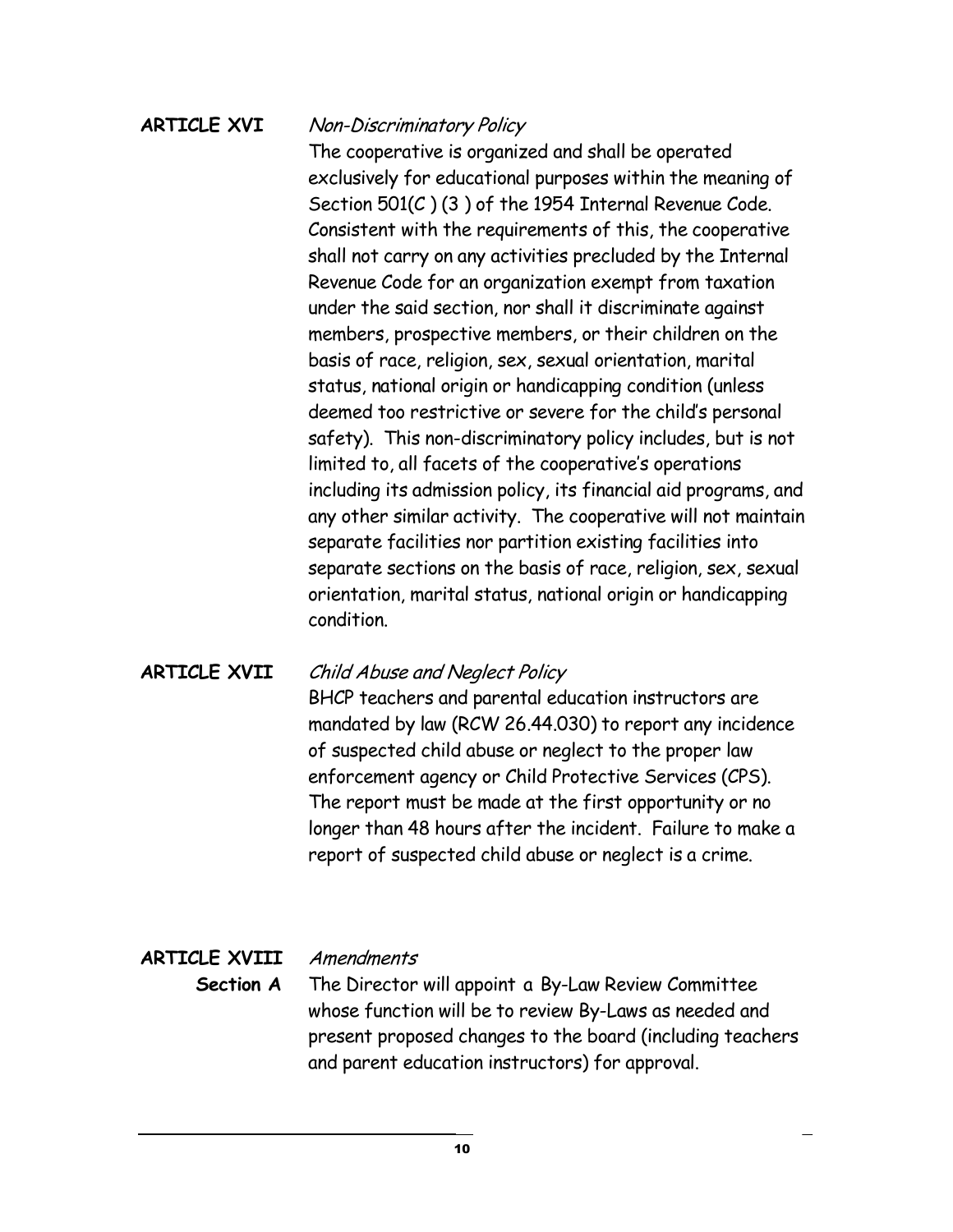**Section B** These by-laws of the BHCP may be amended by a two-thirds majority vote of the membership. On issues requiring a vote by the entire membership, each family registered may cast one vote (i.e. only one parent in each family may vote, and families with more than one child enrolled in the preschool, receive one vote).

# **ARTICLE XIX** Policies and Procedures

**Section A** The Director will appoint a Policies and Procedures committee whose function will be to review the policies and procedures as needed, and present proposed changes to the board (including teachers and parent education instructors) for approval.

**Section B** Policies and Procedures will be accepted by a two-thirds vote by the Board.

## **ARTICLE XX** Preschool Treasury

#### **Section A** Preschool Budget

- 1. The Budget Committee consisting of the Executive Treasurer, Director, Co-Director, and College Instructor will develop an annual budget.
- 2. The annual budget for the following year must be approved by a two-thirds majority vote by the Board before being presented to the preschool membership for approval.
- 3. After receiving the Board's approval, the annual budget must be accepted by a simple majority vote of the membership. On issues requiring a vote by the entire membership, each family registered may cast one vote (i.e. only one parent in each family may vote, and families with more than one child enrolled in the preschool, receive one vote).

This vote will take place at the Spring All-School Meeting.

4. All monies collected from the membership for fundraising purposes must be counted by 2 voting Board members immediately following the event.